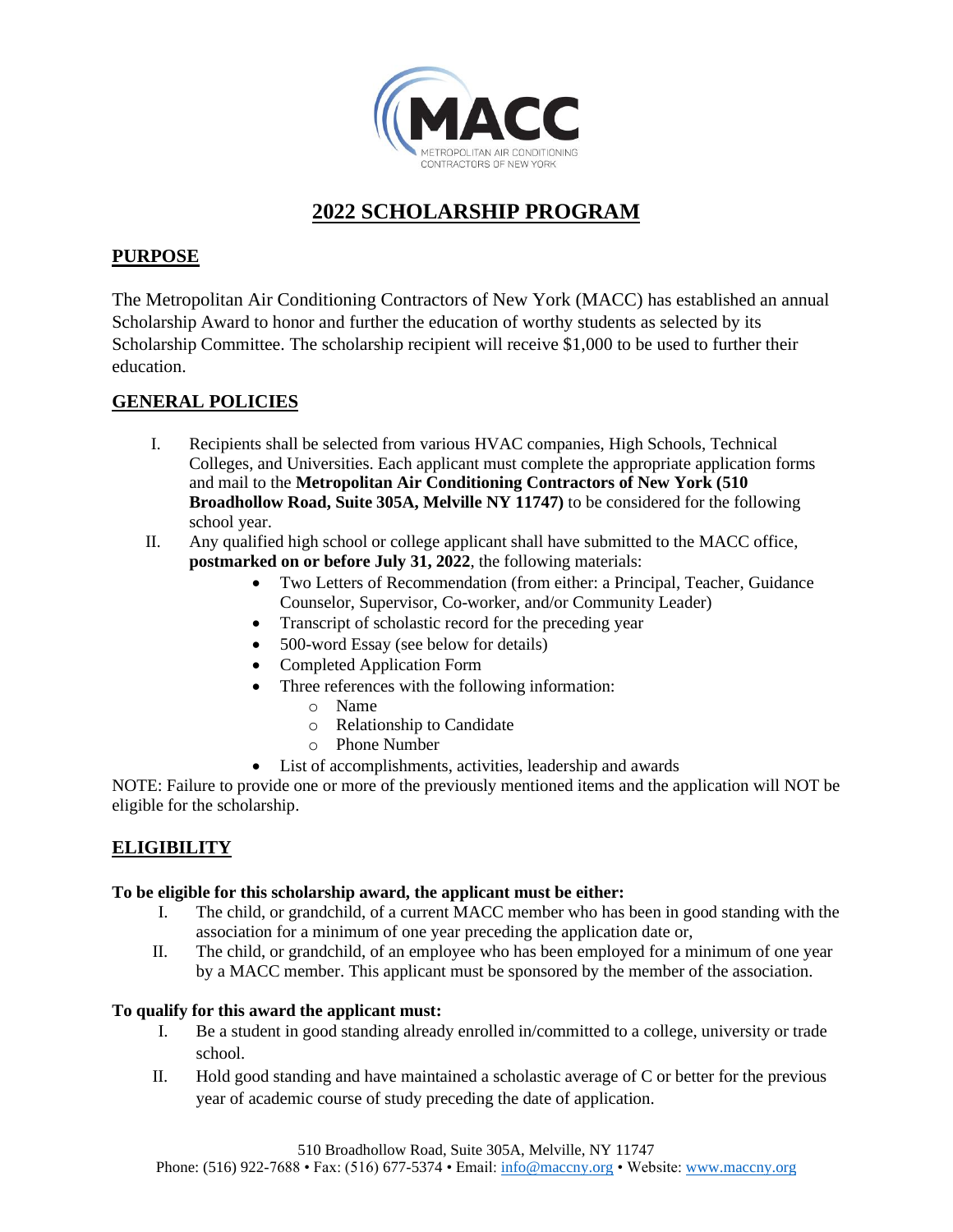NOTE: If you are a high school senior, you must be in the process of enrolling in a college, university or trade school.

### **MACC and The Scholarship Committee**

- I. Applications will be submitted to the Scholarship Committee for approval. The right to reject any and all award applicants is the sole discretion of MACC and The Scholarship Committee.
- II. The Scholarship Committee shall meet for the purpose of reviewing the applications and shall decide the recipient(s) of the scholarship award.
- III. The following factors will be taken into consideration when making the decision:
	- Academic Achievements
	- Leadership/ Work Experience
	- Essay
	- **Worthiness**
- IV. The Scholarship Fund shall be placed in a separate Savings Account and maintained by the MACC Office. The MACC Scholarship Committee will administer the Scholarship Fund, awarding up to \$1,000 each year. This amount will be awarded to 1 scholarship recipient with the individual recipient receiving no more than \$1,000 per scholarship per year.
- V. Scholarship rewards for high school and college students shall be made directly to the individual.
- VI. Recipients are required to submit a new application, each year, with accompanying transcripts.
- VII. Promotion of the Scholarship shall be made by MACC and available on its website.

### **Include the following with finished Application:**

### *Failure to provide all of the following items, will invalidate the application.*

- I. School GPA and, if high school, college or trade school information are provided, transcripts must be enclosed to validate the information.
- II. Each applicant must submit a written 1-page essay on **one** of the following topics:
	- why they are interested in pursuing a career in the major they choose.
	- who has been a major influence in their life and why?
	- or an obstacle they have faced and how they have dealt with it and/or overcame it.
- III. Two signed letters of recommendation must accompany information in this section.
- IV. Completed Application Form
- V. Three references with the following information:
	- Name
	- Relationship to Candidate
	- Phone Number
- VI. List of accomplishments, activities, leadership and awards

*Any qualified trade school or college applicant shall submit scholarship application to the MACC Association Office: 510 Broadhollow Road, Suite 305A, Melville, NY 11747*

# *Application must be postmarked on or before July 15, 2022*

Page | 2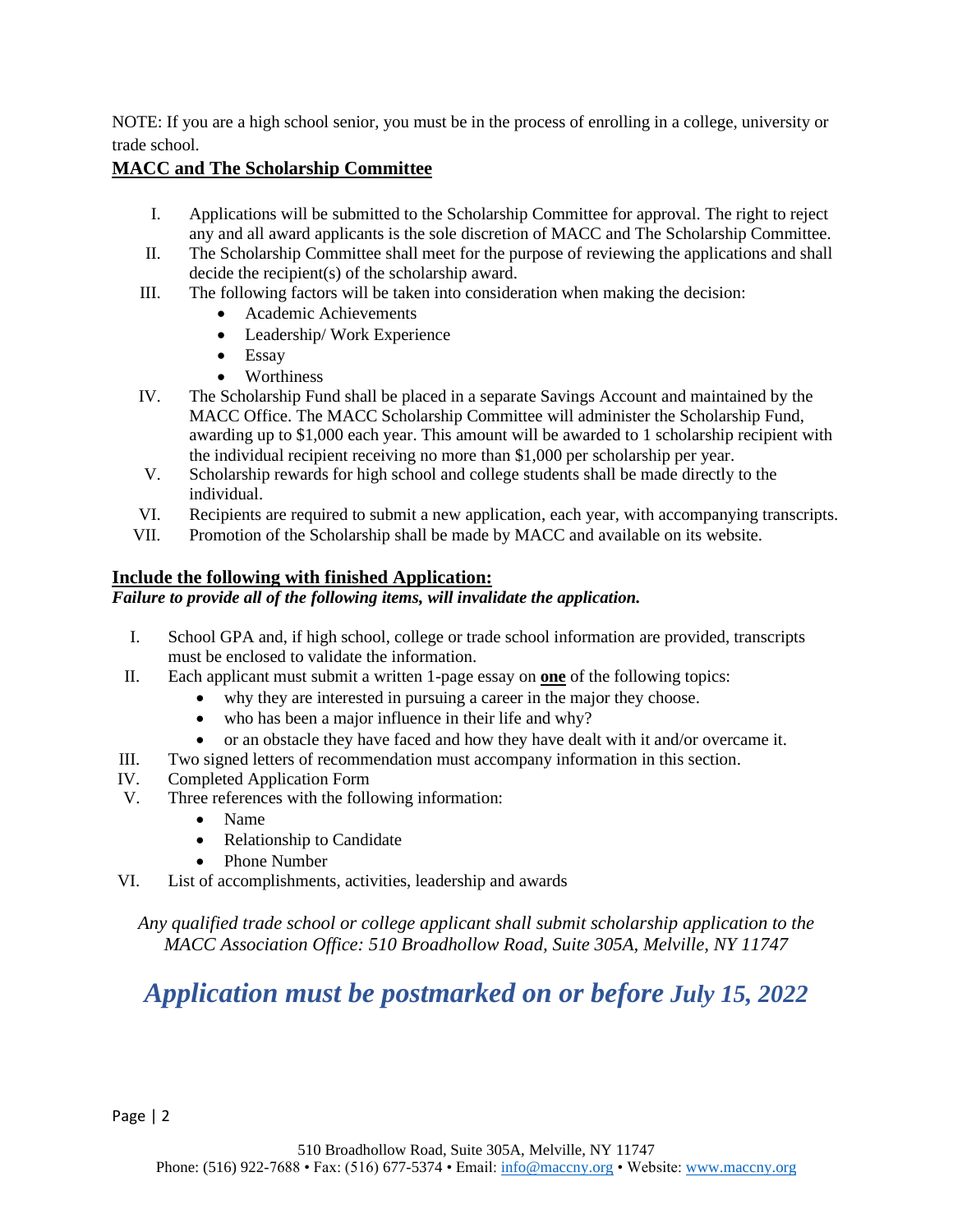## **MACC SCHOLARSHIP AWARD APPLICATION**

## **APPLICANT INFORMATION**

| Address:                                               |                                                                                     |
|--------------------------------------------------------|-------------------------------------------------------------------------------------|
|                                                        |                                                                                     |
|                                                        |                                                                                     |
|                                                        |                                                                                     |
|                                                        |                                                                                     |
|                                                        |                                                                                     |
|                                                        |                                                                                     |
|                                                        |                                                                                     |
|                                                        | Number of Family Members: __________________ How Many in College: _______________   |
| <b>MACC MEMBER</b>                                     |                                                                                     |
|                                                        |                                                                                     |
|                                                        |                                                                                     |
|                                                        |                                                                                     |
| course of study/major have you chosen/are considering? | What Technical School, College or University are you attending/will attend and what |

Page | 3

\_\_\_\_\_\_\_\_\_\_\_\_\_\_\_\_\_\_\_\_\_\_\_\_\_\_\_\_\_\_\_\_\_\_\_\_\_\_\_\_\_\_\_\_\_\_\_\_\_\_\_\_\_\_\_\_\_\_\_\_\_\_\_\_\_\_\_\_\_\_\_\_\_\_\_\_\_\_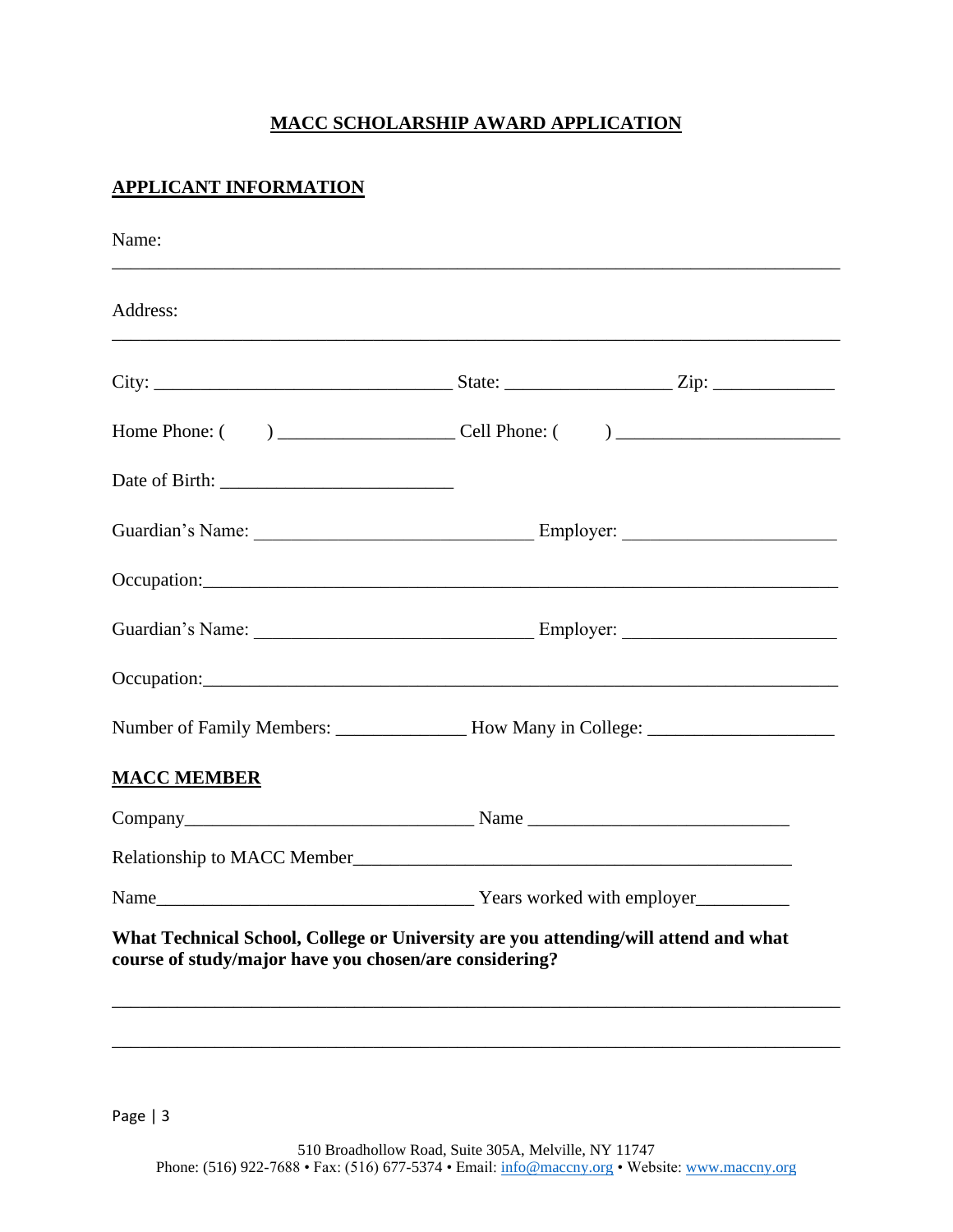### **REFERENCES**

### Names of three persons as references (including high school guidance counselor):

| Name | Relationship to the Candidate | Telephone |  |
|------|-------------------------------|-----------|--|
|      |                               |           |  |
|      |                               |           |  |
|      |                               |           |  |
|      |                               |           |  |
|      |                               |           |  |

## **CAREER/INDUSTRY-RELATED WORK EXPERIENCE**

| <b>WORK EXPERIENCE</b> |                                                         |                                                              |            |  |  |
|------------------------|---------------------------------------------------------|--------------------------------------------------------------|------------|--|--|
| Company                | City/State                                              | From/To Position                                             | Supervisor |  |  |
|                        |                                                         |                                                              |            |  |  |
|                        |                                                         |                                                              |            |  |  |
|                        |                                                         | Average hours worked per week: ___________ Responsibilities: |            |  |  |
|                        |                                                         |                                                              |            |  |  |
| <b>WORK EXPERIENCE</b> |                                                         |                                                              |            |  |  |
| Company                | City/State                                              | From/To Position                                             | Supervisor |  |  |
|                        |                                                         |                                                              |            |  |  |
|                        |                                                         |                                                              |            |  |  |
|                        | Average hours worked per week: ______ Responsibilities: |                                                              |            |  |  |
|                        |                                                         |                                                              |            |  |  |

Page | 4